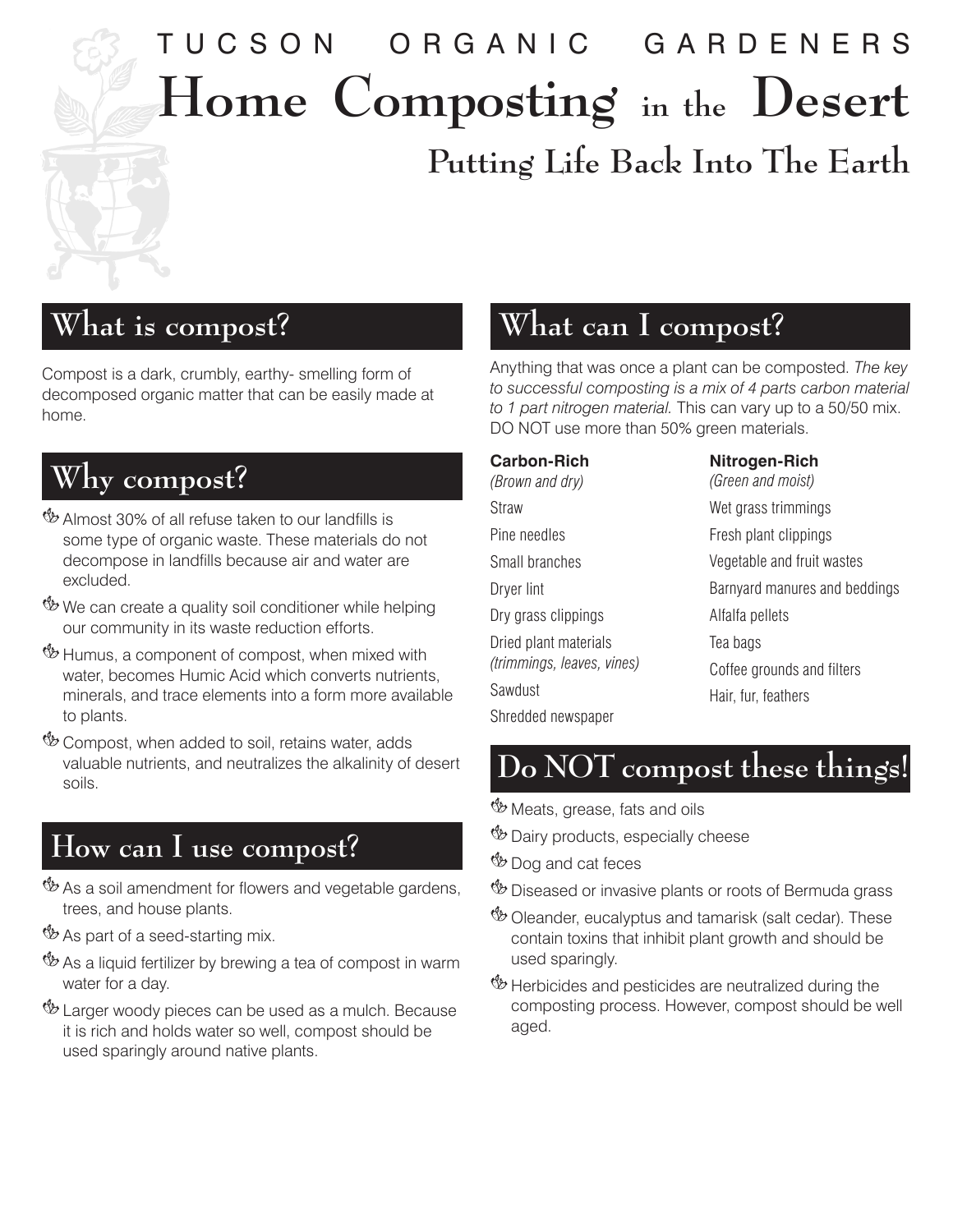# **How do I start?**

**First,** select a place in the yard, preferably in the shade, out of the wind, and within reach of water.

**Next,** you'll need to assemble a bin to contain your composting organic matter. For little or no cost, a bin can be made from a ring of heavy mesh wire , old pallets, or concrete blocks.

To ensure successful composting, it is a good idea to make your bin a minimum of 30 inches in each direction. This size insulates itself while allowing air to penetrate.

Should you choose not to build a bin, commercially made composting bins offer an easy and attractive way to recycle organic matter at home.

#### **Ten steps to success**

#### *Once the bin is constructed, stockpile dry organic materials and follow these ten simple steps:*

**1.** Shred or chop all materials into as small as possible pieces to expose the most surface area for the microbes to work on.



- **2.** Loosen 2" of soil where the bin will stand. Add a 6‑12" layer of finger‑sized branches to allow air to enter from below.
- **3.** Provide a mixture of about 4 parts brown or woody material (carbon‑rich) to one part green or moist (nitrogen-rich). Up to a 50/50 mix can be used.
- 4. Layer green and brown materials alternately, not more than 4" thick. Occasionally sprinkle in soil and/or manure. If using food waste, be sure to cover it with plenty of carbon material.
- **5.** Ensure pile is very wet. During periods of heavy rain, cover with a tarp or scrap of carpet.

**Troubleshooting**



- **6.** Once your container is full, top off the pile with 2" of manure or carbon material.
- **7.** As decomposition takes place, the pile will begin to heat up. Interior heat can reach 165 degrees and can be checked by inserting a metal rod or your hand into the pile.
- **8.** Before the pile cools down to outside temperature, reactivate it by turning the material into a second bin, or use a pitchfork to thoroughly mix the pile. Water and/or green material can be added at this time. *NOTE: Step 8 ensures compost in 2 or 3 months. You can turn your pile less often, but it will take longer for finished compost.*
- **9.** Repeat these steps as needed until the mixture is soft, dark, and crumbly.
- **10.** To use the finished compost, sift on a 1/2" screen to remove large pieces. Return these to the bin for further breakdown.

| $210$ and $100$ $0$ $0$ $115$ |                                                              |                                                                                    |
|-------------------------------|--------------------------------------------------------------|------------------------------------------------------------------------------------|
| <b>SYMPTOM</b>                | <b>PROBLEM</b>                                               | <b>SOLUTION</b>                                                                    |
| Bad odors.                    | Not enough air or too wet.<br>Add brown, dry materials.      | Open pile or turn completely.                                                      |
| Not composting.               | Not chopped up enough.<br>Too dry.                           | Repeat Step 1.<br>Water and turn pile.                                             |
| Will not heat up.             | Pile is too small.<br>Lack of nitrogen.<br>or fish emulsion. | $3' \times 3' \times 3'$ is ideal size.<br>Add green materials, manure, bloodmeal, |
| Flies or ants in pile.        | Food waste not covered.                                      | Cover with 2" layer of carbon material or manure.                                  |